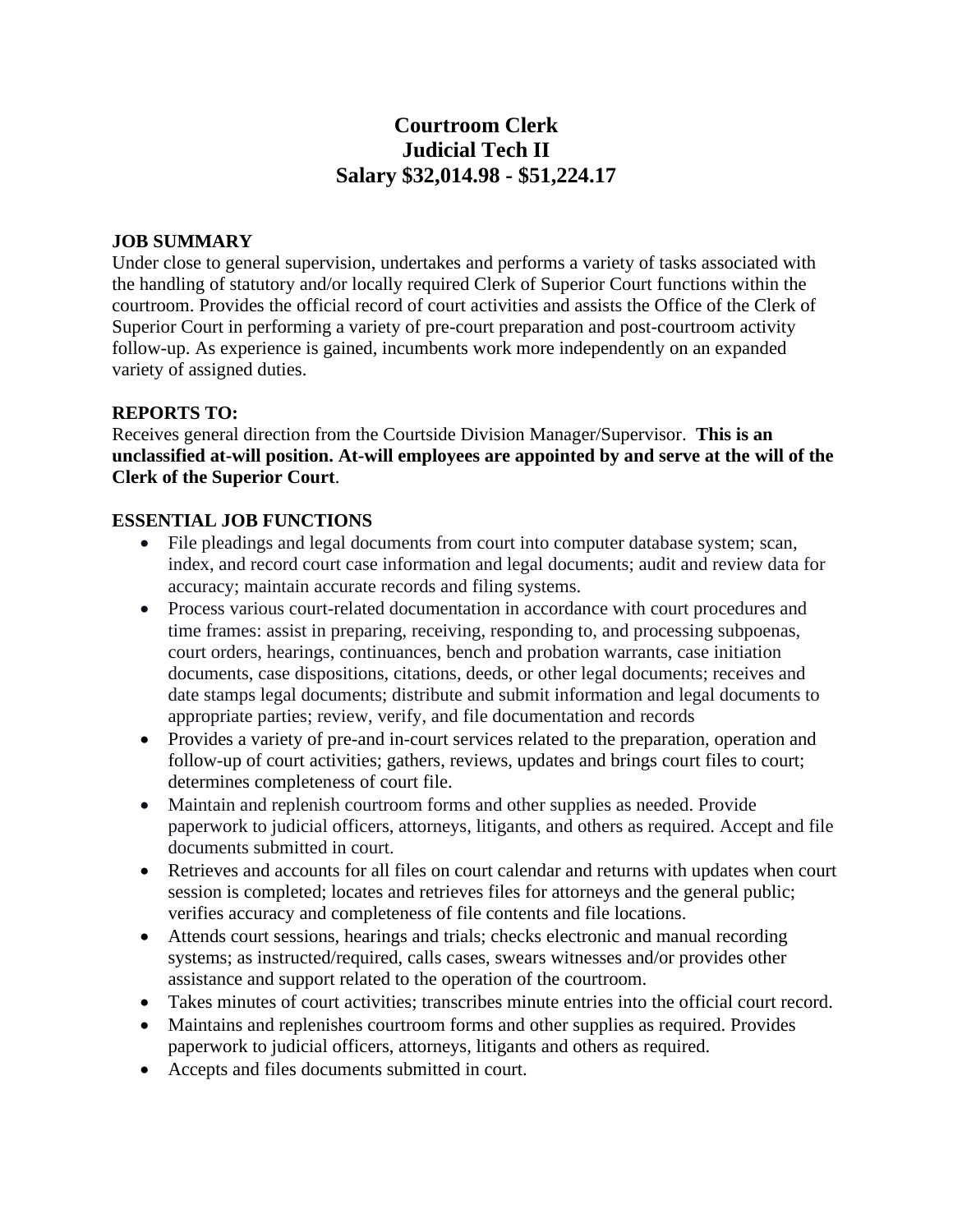- Assists in the jury process; calls jurors to the jury box; as authorized, assists the judicial officer in conducting juror examination; updates and maintains juror records of attendance and related functions.
- Marks exhibits; maintains responsibility for "chain of custody"; secures exhibits during trial.
- Provides assistance and support to attorneys, litigants, witnesses and others as authorized and/or instructed.
- Serves as a liaison between the court, judicial officer and others having business with the court.
- Provides legal information without providing legal advice within the scope of designated authority.
- Scans documents; checks scanned images for completeness and image quality.
- Enters or retrieves data for transmittal to GSCCCA and GCIC
- Assists in case scheduling and related areas; provides alternative dates for consideration related to subsequent court proceedings as required; issues court processes, notices and related court documents.
- Delivers required case files and maintains control of files until court is completed
- Updates and maintains a variety of electronic and manual recording systems, statistical, financial and related records and files.
- As required, provides assistance and service in a variety of areas within the office of the Clerk of Superior Court; works at the counter as needed; assists users of court services in person, on the phone and/or by mail.
- Assists in training others in processes.

# **SPECIAL REQUIREMNTS**

- Ability to be available to work hours as needed or necessary including, but not limited to, attending court outside normal business hours.
- Must be able to manage multiple items at the same time, prioritize tasks; and meet recurring and period time constraints; must be able to main confidentiality;
- Must be bondable by a surety company.

# **KNOWLEDGE, SKILLS AND ABILITIES**

Knowledge of:

- Knowledge of applicable city, county, Georgia Supreme Court state and Federal statutes, rules, ordinances, codes, regulations, administrative orders, case law and other governing rules and directives
- Knowledge of Cobb county and specific court policies and procedures.
- Knowledge of the principles of record keeping, bookkeeping, case and caseflow management, jury management, automation, and office operations.
- Knowledge of court processes, procedures and legal terminology.

### **Skill in:**

• Skill in communicating and maintaining professionalism with the public, co-workers, and work contacts.